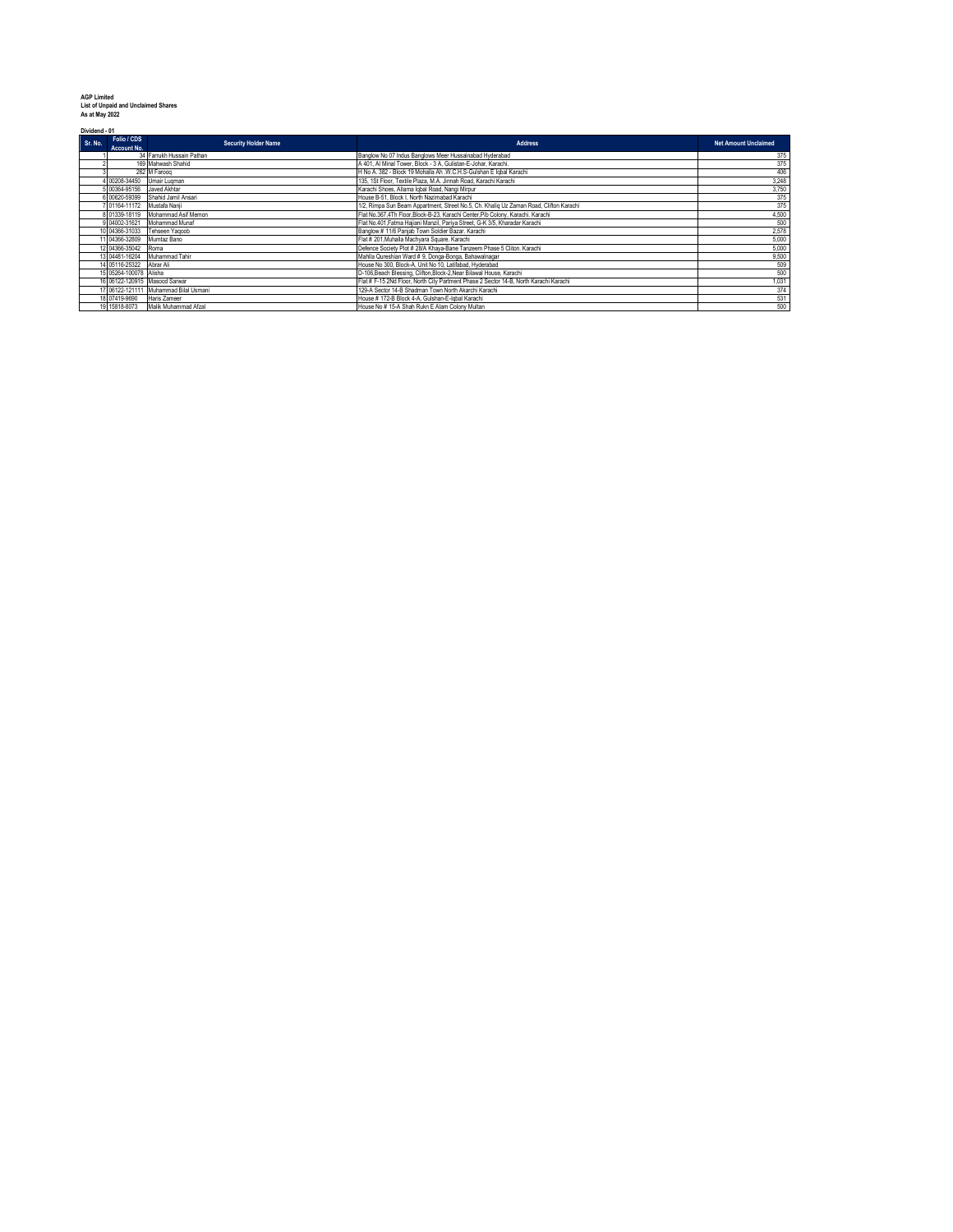**AGP Limited List of Unpaid and Unclaimed Shares As at May 2022**

|         | Dividend - 02                 |                                       |                                                                                       |                             |  |
|---------|-------------------------------|---------------------------------------|---------------------------------------------------------------------------------------|-----------------------------|--|
| Sr. No. | Folio / CDS<br>Account No.    | <b>Security Holder Name</b>           | <b>Address</b>                                                                        | <b>Net Amount Unclaimed</b> |  |
|         | 00208-34450                   | Umair Lugman                          | 135. 1St Floor, Textile Plaza, M.A. Jinnah Road, Karachi Karachi                      | 3.248                       |  |
|         | 2 00620-59399                 | Shahid Jamil Ansari                   | House B-51, Block I, North Nazimabad Karachi                                          | 406                         |  |
|         | 3 01826-109066 Fahim Rao      |                                       | Flat-A-9. Kda Flate Phase# 03. Shadman Town. Karachi                                  | 1,750                       |  |
|         | 03277-99355                   | Zain Qaiser                           | House# B-342. Sector 35-A. Zaman Town. Karachi                                        | 312                         |  |
|         | 03277-99468                   | Munir Hussain                         | House# A-228. Block-L. North Nazimabad. Karachi                                       | 406                         |  |
|         | 103350-93704                  | Nouman Ahmed Khan                     | House No. A-31, Street No. 05 Awc Housing Society, Hazar Road Wah Cantt               | 531                         |  |
|         | 04002-31621                   | Mohammad Munaf                        | Flat No.401.Fatma Haijani Manzil, Pariya Street, G-K 3/5, Kharadar Karachi            | 437                         |  |
|         | 8 04184-114278 Azra Saeed     |                                       | H.No. 1312-M/3. St No. 108. Lunian Mundi Saddar Bazar, Lahore Cantt, Lahore           | 125                         |  |
|         | 9 04234-12384                 | Abdullah                              | Flat # 4, Hasnain Centre Tilak Chari Hyderabad                                        | 531                         |  |
|         | 10 04366-35042                | Roma                                  | Defence Society Plot # 28/A Khava-Bane Tanzeem Phase 5 Cliton, Karachi                | 6,375                       |  |
|         | 11 04481-16204                | Muhammad Tahir<br>(Mth)               | Mahlla Qureshian Ward # 9. Donga-Bonga, Bahawalnagar                                  | 8,312                       |  |
|         | 12 05116-25322                | Abrar Ali                             | House No 300, Block-A, Unit No 10, Latifabad, Hyderabad                               | 509                         |  |
|         | 13 05264-76831                | Aamir Raza Agha                       | House No.59. Street No.96. Sector I-8/4. Islamabad                                    | 318,500                     |  |
|         | 14 05264-100078 Alisha        |                                       | D-106, Beach Blessing, Clifton, Block-2, Near Bilawal House, Karachi                  | 437                         |  |
|         |                               | 15 05264-118898 Muhammad Qamar Khan   | House No.L-655, Sector 48-B, Korangi #.02, Karachi                                    | 968                         |  |
|         | 16 05512-91853 Salman Khalid  |                                       | House # 25, Street # 16, X-Block, Peoples Colony Gujranwala                           | 531                         |  |
|         | 17 06122-120915 Masood Sarwar |                                       | Flat # F-15 2Nd Floor, North City Partment Phase 2 Sector 14-B, North Karachi Karachi | 968                         |  |
|         |                               | 18 06122-121111 Muhammad Bilal Usmani | 129-A Sector 14-B Shadman Town North Akarchi Karachi                                  | 312                         |  |
|         | 19 06122-121418 M. Farooq     |                                       | A-382 Block 19 Wchs, Gulshan-E-Igbal Karachi                                          | 406                         |  |
|         | 20 07112-4903                 | S.Ifitkhar Hussain                    | 14-15/2. Sheet 22. Model Colony Karachi                                               | 875                         |  |
|         | 21 07328-9782                 | Anjum Nisar                           | C-155/A Block-2 Kda Schem-5 Clifton Karachi                                           | 531                         |  |
|         | 22 15818-8073                 | Malik Muhammad Afzal                  | House No # 15-A Shah Rukn E Alam Colony Multan                                        | 437                         |  |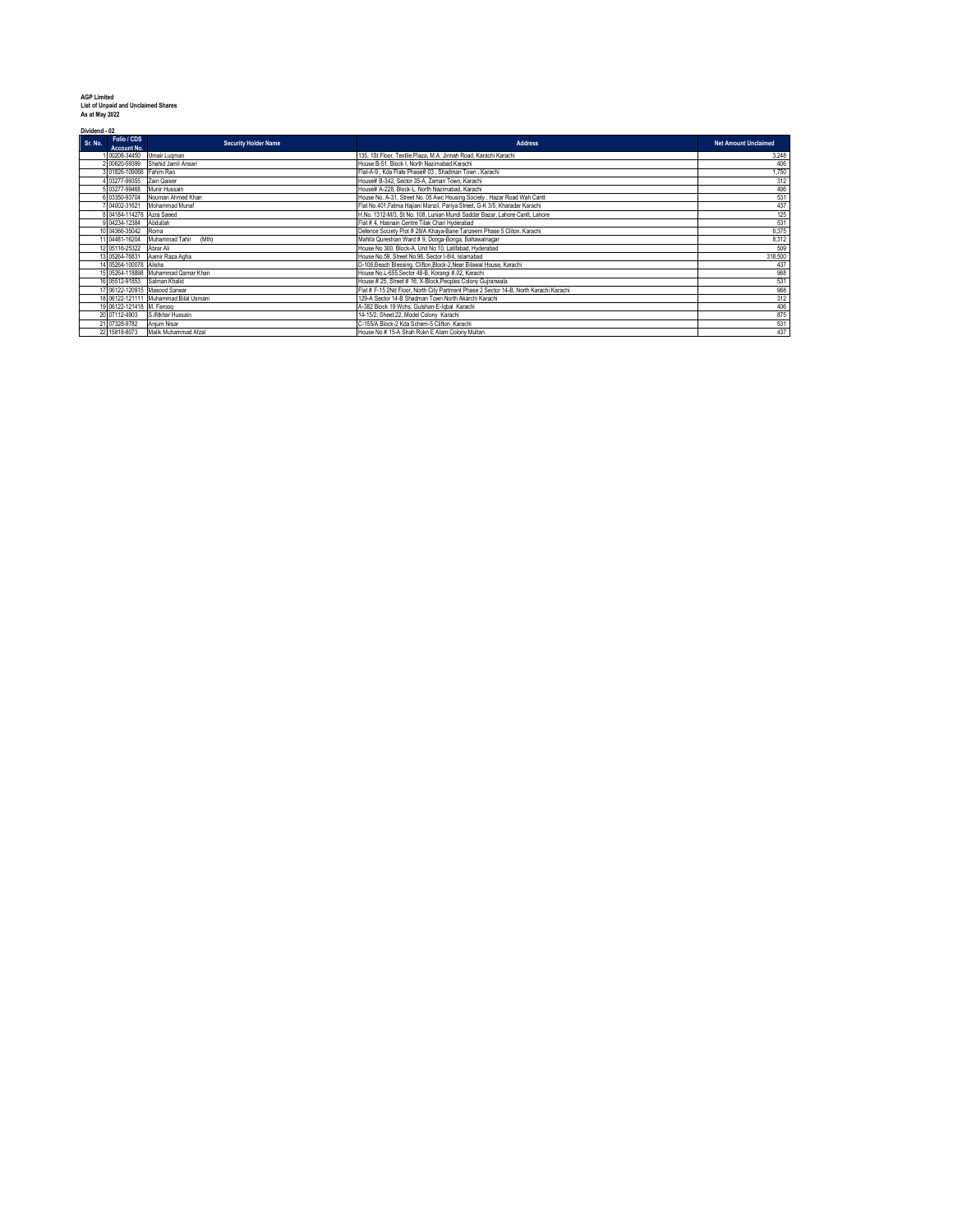| <b>AGP</b> I imited |  |
|---------------------|--|
|                     |  |

**AGP Limited List of Unpaid and Unclaimed Shares As at May 2022**

|         | Dividend - 03                |                                               |                                                                                       |                             |  |  |
|---------|------------------------------|-----------------------------------------------|---------------------------------------------------------------------------------------|-----------------------------|--|--|
| Sr. No. | Folio / CDS<br>Account No.   | <b>Security Holder Name</b>                   | Address                                                                               | <b>Net Amount Unclaimed</b> |  |  |
|         | 00620-59399                  | Shahid Jamil Ansari                           | House B-51, Block I, North Nazimabad Karachi                                          | 725                         |  |  |
|         | 2 03277-99355 Zain Qaiser    |                                               | House# B-342. Sector 35-A. Zaman Town. Karachi                                        | 575                         |  |  |
|         | 3 03277-99453                | Muhammad Hassan                               | R-252, Block-6, Gulshan-E-lobal, Karachi                                              | 575                         |  |  |
|         | 03277-99468                  | Munir Hussain                                 | House# A-228. Block-L. North Nazimabad. Karachi                                       | 725                         |  |  |
|         |                              | 5 03525-104346 Share Centre (Private) Limited | Plot# 62, 2Nd Floor, Central Commercial Area, Block-T, Phase-2, D.H.A. Lahore         | 8,500                       |  |  |
|         | 6 04184-114278 Azra Saeed    |                                               | H.No. 1312-M/3. St No. 108. Lunian Mundi Saddar Bazar, Lahore Cantt, Lahore           | 228                         |  |  |
|         | 04366-35042                  | Roma                                          | Defence Society Plot # 28/A Khava-Bane Tanzeem Phase 5 Cliton, Karachi                | 10,200                      |  |  |
|         | 8 04481-16204                | Muhammad Tahir<br>(Mth)                       | Mahlla Qureshian Ward # 9. Donga-Bonga, Bahawalnagar                                  | 13,300                      |  |  |
|         | 9 04705-99599                | Noor UI Ain Khawar                            | H. No. 210, Road 1 B Bahria Springs, Bahria Town Rawalpindi                           | 725                         |  |  |
|         | 10 05116-25322               | Abrar Ali                                     | House No 300, Block-A. Unit No 10, Latifabad, Hyderabad                               | 737                         |  |  |
|         | 11 05264-76831               | Aamir Raza Agha                               | House No.59. Street No.96. Sector I-8/4. Islamabad                                    | 450,800                     |  |  |
|         | 12 05264-100078 Alisha       |                                               | D-106, Beach Blessing, Clifton, Block-2, Near Bilawal House, Karachi                  | 700                         |  |  |
|         |                              | 13 05264-118898 Muhammad Qamar Khan           | House No.L-655.Sector 48-B. Korangi #.02. Karachi                                     | 1,550                       |  |  |
|         | 14 05512-91853 Salman Khalid |                                               | House # 25, Street # 16, X-Block, Peoples Colony Gujranwala                           | 850                         |  |  |
|         |                              | 15 06122-120915 Masood Sarwar                 | Flat # F-15 2Nd Floor, North City Partment Phase 2 Sector 14-B, North Karachi Karachi | 1,550                       |  |  |
|         | 16 06122-121418 M. Faroog    |                                               | A-382 Block 19 Wchs, Gulshan-E-Igbal Karachi                                          | 725                         |  |  |
|         | 17 07112-4903                | S.Ifitkhar Hussain                            | 14-15/2, Sheet 22, Model Colony Karachi                                               | 1,400                       |  |  |
|         | 18 11544-15331               | Nimra Hafeez Awan                             | House - 28/1. Khvaban-E-Badar, Phase Vi, Dha, Karachi                                 | 850                         |  |  |
|         | 19 15818-8073                | Malik Muhammad Afzal                          | House No # 15-A Shah Rukn E Alam Colony Multan                                        | 700                         |  |  |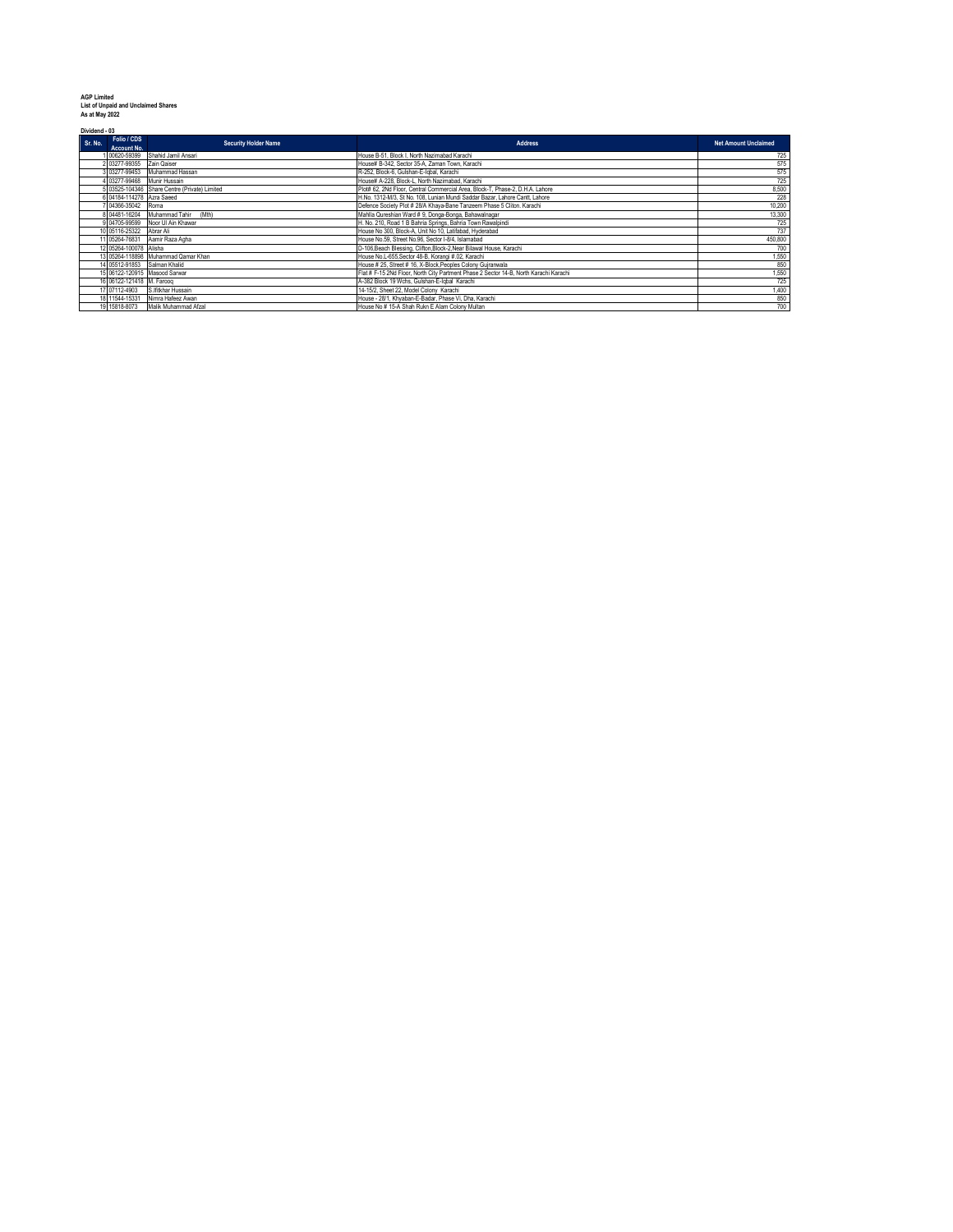| <b>AGP Limited</b>                         |
|--------------------------------------------|
| <b>List of Unpaid and Unclaimed Shares</b> |
| As at May 2022                             |

**Dividend - 04**

| Dividend - 04                         |                                                |                                                                                                   |                             |  |  |
|---------------------------------------|------------------------------------------------|---------------------------------------------------------------------------------------------------|-----------------------------|--|--|
| Folio / CDS<br>Sr. No.<br>Account No. | <b>Security Holder Name</b>                    | <b>Address</b>                                                                                    | <b>Net Amount Unclaimed</b> |  |  |
| 00307-40968                           | Masood Afzal Siddigui                          | Flat # B-11, Friends Heights, Block-K, North Nazimabad, Karachi                                   | 425                         |  |  |
| 2 00364-82568                         | Tario Ahed Nawaz                               | House#3, Mohsin Street#1, Phulgaran Road, Near Raja Akhtar Road, Shah Pure, Bharakhaoo, Islamabad | 1,275                       |  |  |
|                                       | 3 00364-167468 Rs Capital (Private) Limited    | Plot # 62, 1St Floor, Central Area, (Cca) Block # T, Phase # 2, Dha, Lahore                       | 63,750                      |  |  |
|                                       | 00364-213510 Farzana Hamirani                  | House# 13, Haji Ali Muhammad Building, Rehmatullah Street, Kharadar, Karachi                      | 350                         |  |  |
| 03277-71008                           | Zahid Ali                                      | 2Nd Floor Business Plaza Mumtaz Hassan Road Karachi                                               | 350                         |  |  |
| 03277-90598                           | Shahzado                                       | C/O Ghulam Hussain Langah Soofi Hair Cutting Cyloon Main Road New Nazar Mohalla, Larkana          | 387                         |  |  |
| 03277-97165                           | Rehana Anas                                    | 222-G. Block li, Pechs, Karachi                                                                   | 425                         |  |  |
| 03277-99355                           | Zain Qaiser                                    | House# B-342, Sector 35-A, Zaman Town, Karachi                                                    | 350                         |  |  |
| 9 03277-99388                         | Muhammad Anium                                 | R-224.Sector 7-D/3. Near Hira Masiid.Anda Mor.North Karachi, Karachi                              | 425                         |  |  |
| 10 03277-99453                        | Muhammad Hassan                                | R-252, Block-6, Gulshan-E-lobal, Karachi                                                          | 425                         |  |  |
| 11 03277-99468                        | Munir Hussain                                  | House# A-228. Block-I. North Nazimahad. Karachi.                                                  | 425                         |  |  |
| 12 03350-92300                        | Asad lobal                                     | Mohall Masiid Molivi Gul Muhammad Pindi Gheb Attock                                               | 1,275                       |  |  |
|                                       | 13 03525-104346 Share Centre (Private) Limited | Plot# 62, 2Nd Floor, Central Commercial Area, Block-T, Phase-2, D.H.A. Lahore                     | 4,250                       |  |  |
| 14 04184-114278 Azra Saeed            |                                                | H.No. 1312-M/3. St No. 108. Lunian Mundi Saddar Bazar, Lahore Cantt, Lahore                       | 29                          |  |  |
|                                       | 15 04481-16204 Muhammad Tahir<br>(Mth)         | Mahlla Qureshian Ward # 9. Donga-Bonga, Bahawalnagar                                              | 6,650                       |  |  |
|                                       | 16 04705-99599 Noor Ul Ain Khawar              | H. No. 210. Road 1 B Bahria Springs, Bahria Town Rawalpindi                                       | 425                         |  |  |
| 17 05264-100078 Alisha                |                                                | D-106, Beach Blessing, Clifton, Block-2, Near Bilawal House, Karachi                              | 350                         |  |  |
|                                       | 18 05264-118070 Muhammad Naveed Anwar          | Wateen Telecom Ltd.,Main Walton Road, Opposite Bab-E-Pakistan,Walton Cantt, Lahore                | 425                         |  |  |
|                                       | 19 05264-118898 Muhammad Qamar Khan            | House No.L-655, Sector 48-B, Korangi #.02, Karachi                                                | 775                         |  |  |
|                                       | 20 05512-85491 Muhammad Shakil Ashrafi         | M/S Flat # 302. Plot # 150.Sanna Classic Garden West Karachi                                      | $\overline{2}$              |  |  |
| 21 05512-91853 Salman Khalid          |                                                | House # 25, Street # 16, X-Block, Peoples Colony Gujranwala                                       | 424                         |  |  |
| 22 06122-120915 Masood Sarwar         |                                                | Flat # F-15 2Nd Floor, North City Partment Phase 2 Sector 14-B, North Karachi Karachi             | 775                         |  |  |
|                                       | 23 06122-121111 Muhammad Bilal Usmani          | 129-A Sector 14-B Shadman Town North Akarchi Karachi                                              | 258                         |  |  |
| 24 06122-121418 M. Faroog             |                                                | A-382 Block 19 Wchs, Gulshan-E-Iqbal Karachi                                                      | 425                         |  |  |
| 25 07112-4903                         | S.Ifitkhar Hussain                             | 14-15/2. Sheet 22. Model Colony Karachi                                                           | 700                         |  |  |
| 26<br>10264-7292                      | Muhammad Faraz                                 | Flat # 23. 1St Floor, Rahima Palace, Nankwara Karachi                                             | 700                         |  |  |
| 27 10488-9599                         | Ayesha Salman                                  | House No 65-E Mohalla Model Town Lahore                                                           | 4,250                       |  |  |
| 28 11544-15331                        | Nimra Hafeez Awan                              | House - 28/1. Khvaban-E-Badar, Phase Vi. Dha. Karachi                                             | 425                         |  |  |
| 29 15818-8073                         | Malik Muhammad Afzal                           | House No # 15-A Shah Rukn E Alam Colony Multan                                                    | 350                         |  |  |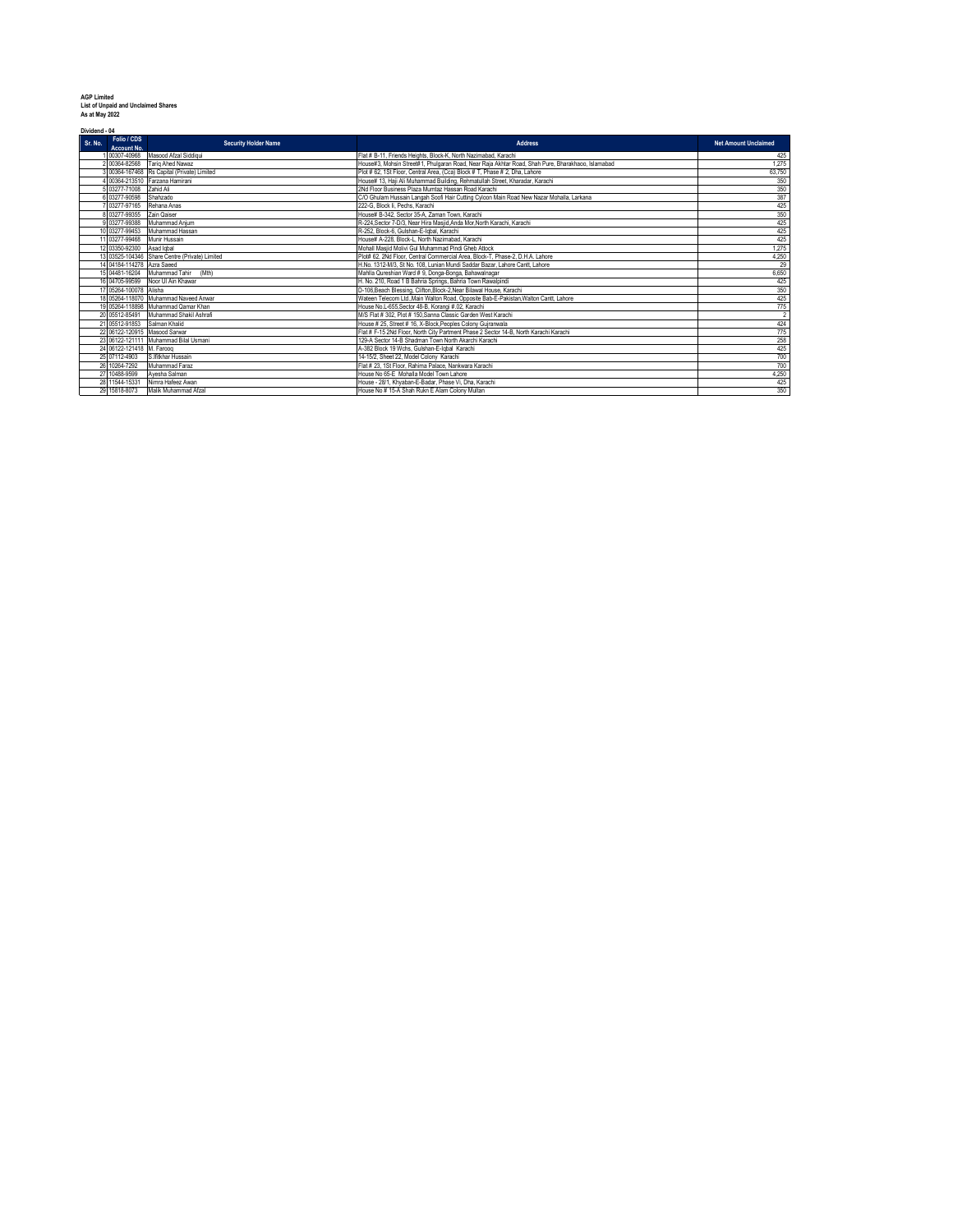| <b>AGP Limited</b>                  |  |
|-------------------------------------|--|
| List of Unpaid and Unclaimed Shares |  |
| As at May 2022                      |  |

| Dividend - 05 |                                   |                                |                                                                                          |                             |  |  |
|---------------|-----------------------------------|--------------------------------|------------------------------------------------------------------------------------------|-----------------------------|--|--|
| Sr. No.       | Folio / CDS<br><b>Account No.</b> | <b>Security Holder Name</b>    | <b>Address</b>                                                                           | <b>Net Amount Unclaimed</b> |  |  |
|               | 40968                             | Masood Afzal Siddiqui          | Flat # B-11. Friends Heights, Block-K. North Nazimabad, Karachi                          | 425                         |  |  |
|               | 2 167468                          | Rs Capital (Private) Limited   | Plot # 62, 1St Floor, Central Area, (Cca) Block # T. Phase # 2, Dha, Lahore              | 63,750                      |  |  |
|               | 3 213510                          | Farzana Hamirani               | House# 13. Haii Ali Muhammad Building, Rehmatullah Street, Kharadar, Karachi             | 225                         |  |  |
|               | 220408                            | Adeel Avub                     | House# B-196, Block# 3, Gulistan-E-Jauhar, Karachi                                       | 155                         |  |  |
|               | 5 108555                          | Rana Sohne Khan                | House# 1114 Street# 66 . Sector G10-4 . Islamabad                                        | 525                         |  |  |
|               | 40299                             | Hina Khan                      | Rana Mudassir. Officers Mess. Paff Base Faisal Karachi                                   | 70                          |  |  |
|               | 71008                             | Zahid Ali                      | 2Nd Floor Business Plaza Mumtaz Hassan Road Karachi                                      | 300                         |  |  |
|               | 8 90598                           | Shahzado                       | C/O Ghulam Hussain Langah Soofi Hair Cutting Cyloon Main Road New Nazar Mohalla, Larkana | 350                         |  |  |
|               | 9 97165                           | Rehana Anas                    | 222-G. Block li. Pechs. Karachi                                                          | 350                         |  |  |
|               | 10 99388                          | Muhammad Anium                 | R-224. Sector 7-D/3. Near Hira Masiid. Anda Mor. North Karachi. Karachi                  | 425                         |  |  |
|               | 11 99453                          | Muhammad Hassan                | R-252, Block-6, Gulshan-E-Igbal, Karachi                                                 | 300                         |  |  |
|               | 12 99468                          | Munir Hussain                  | House# A-228, Block-L, North Nazimabad, Karachi                                          | 300                         |  |  |
|               | 13 99602                          | Mariam Arefa                   | House# R-188. Sector 11-C/2 North Karachi, Karachi                                       | 350                         |  |  |
|               | 14 104346                         | Share Centre (Private) Limited | Plot# 62, 2Nd Floor, Central Commercial Area, Block-T, Phase-2, D.H.A. Lahore            | 4.250                       |  |  |
|               | 15 114278                         | Azra Saeed                     | H.No. 1312-M/3. St No. 108. Lunian Mundi Saddar Bazar. Lahore Cantt. Lahore              |                             |  |  |
|               | 16 65816                          | Saleem Anwer                   | H# A-334 Blk-7 Saadi Town Sch-33 Malir Karachi                                           | 700                         |  |  |
|               | 17 16204                          | (Mth)<br>Muhammad Tahir        | Mahlla Qureshian Ward # 9. Donga-Bonga, Bahawalnagar                                     | 6,650                       |  |  |
|               | 18 99599                          | Noor UI Ain Khawar             | H. No. 210, Road 1 B Bahria Springs, Bahria Town Rawalpindi                              | 300                         |  |  |
|               | 19 66964                          | Khalid Hussain                 | Dhoke Havat Ali, Ward 16. Guiar Khan, Distt: Rawalpindi                                  | 425                         |  |  |
|               | 20 100078                         | Alisha                         | D-106.Beach Blessing, Clifton.Block-2.Near Bilawal House, Karachi                        | 425                         |  |  |
|               | 21 32205                          | Mukarram Yunas                 | House No 17 Haider Road Islampura Lahore Lahore                                          | $\frac{225}{2}$             |  |  |
|               | 22 85491                          | Muhammad Shakil Ashrafi        | M/S Flat # 302. Plot # 150.Sanna Classic Garden West Karachi                             |                             |  |  |
|               | 23 120915                         | Masood Sarwar                  | Flat # F-15 2Nd Floor, North City Partment Phase 2 Sector 14-B, North Karachi Karachi    | 775                         |  |  |
|               | 24 121418                         | M. Faroog                      | A-382 Block 19 Wchs, Gulshan-E-Iqbal Karachi                                             | 300                         |  |  |
|               | 25 128223                         | Raheel Akhtar                  | 67. Tipu Block New Garden Town. Lahore Lahore                                            | 60                          |  |  |
|               | 26 129890                         | Ali Sheraz                     | Miller Road Street # 3 Muhallah Shaheen Abad Guiranwala                                  | 2,805                       |  |  |
|               | 27 15331                          | Nimra Hafeez Awan              | House - 28/1. Khyaban-E-Badar, Phase Vi, Dha, Karachi                                    | 425                         |  |  |
|               | 28 8073                           | Malik Muhammad Afzal           | House No # 15-A Shah Rukn E Alam Colony Multan                                           | 350                         |  |  |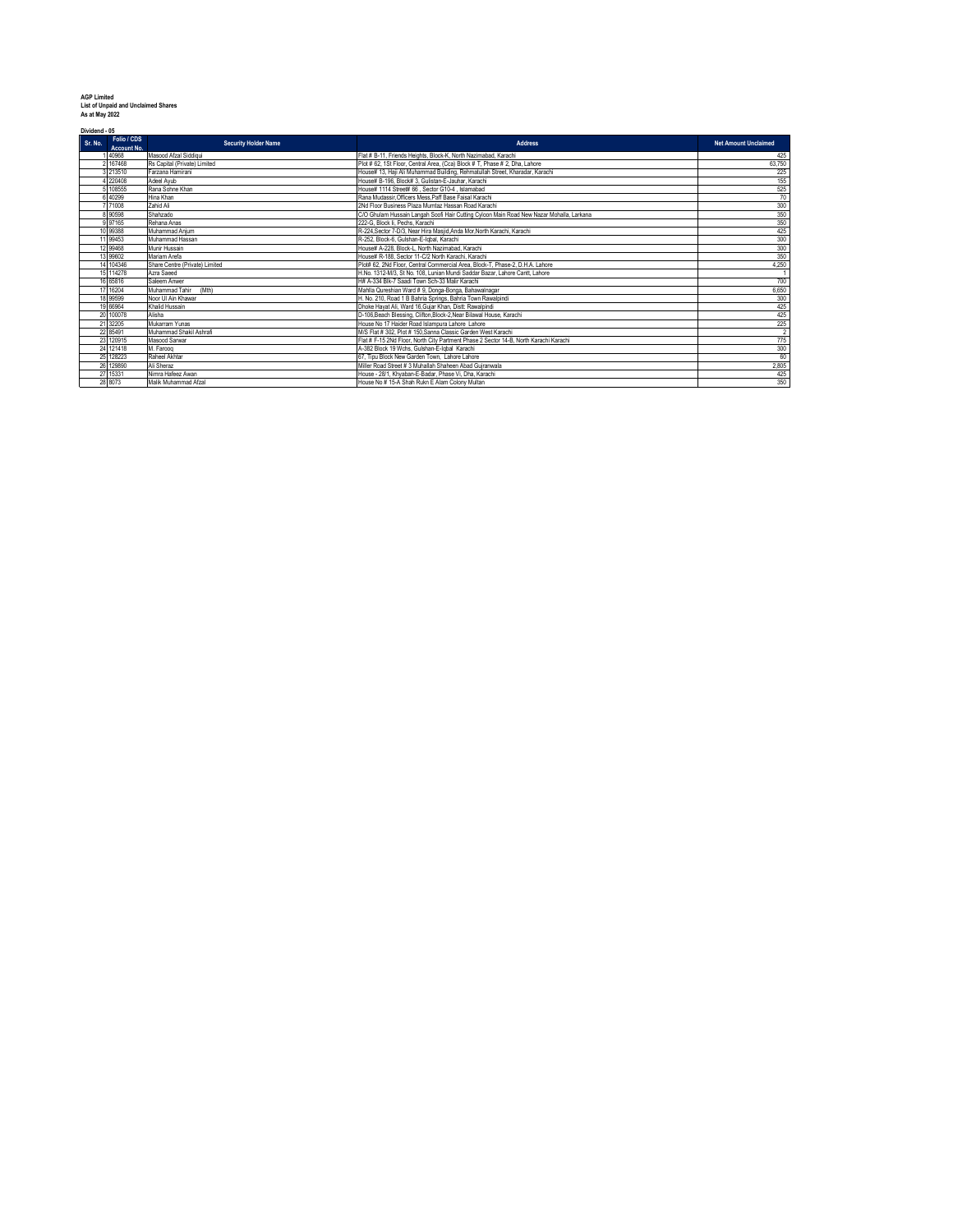**AGP Limited List of Unpaid and Unclaimed Shares As at May 2022**

| Dividend - 06<br>Sr. No. | Folio / CDS                                                  | <b>Security Holder Name</b>                                                             | <b>Address</b>                                                                                                                                                             | <b>Net Amount Unclaimed</b> |
|--------------------------|--------------------------------------------------------------|-----------------------------------------------------------------------------------------|----------------------------------------------------------------------------------------------------------------------------------------------------------------------------|-----------------------------|
|                          | <b>Account No.</b>                                           | 13678 Ashraf Haroon                                                                     | 304, Apple Garden, Plot 14-B.M., C.H.S. Sharfabad, 74200. 74200. Karachi                                                                                                   | 1,062                       |
|                          |                                                              | 40968 Masood Afzal Siddiqui<br>130249 Persis Pervez Variava                             | Flat # B-11, Friends Heights, Block-K, North Nazimabad, Karachi<br>House # 0-75, Cyrus Minwalla Colony, Zor Oastrian Co-Operative Housing Society Dh A, Phase # 3, Karachi | 1,062<br>3                  |
| $\overline{4}$           | 207744 Afshan                                                |                                                                                         | 1-B-1, 4Th South Street, Phase # 2, D.H.A, Karachi                                                                                                                         | 143                         |
| 5                        |                                                              | 220408 Adeel Ayub                                                                       | House# B-196, Block# 3, Gulistan-E-Jauhar, Karachi                                                                                                                         | 193                         |
| 6                        |                                                              | 50125 Syed Ejaz Kalam                                                                   | H.No.77/2, Muhalla D.H.A. Phase-6, Khaya Ban-E-Nishat Defence Karachi South Karachi                                                                                        | 1,062                       |
| $\overline{7}$           |                                                              | 6999 Amanullah                                                                          | Room No.707,7Th Floor,Landmark Plaza, Opposite Jang Press,I.I Chundrigar Road, Karach. Karachi                                                                             | 1,062                       |
| 8                        |                                                              | 27698 Mohammad Ashraf                                                                   | House No.C-4/7, Pak Colony, Mangopir Road, Karachi                                                                                                                         | 937                         |
| 9                        |                                                              | 2857 Manzoor Ahmed Allawala                                                             | House No# 6-A/1, 7Th Central Lane South Park Avenue, Phase# 2, Dha, Karachi                                                                                                | 46,875                      |
| 10                       |                                                              | 128645 Imran Bashir                                                                     | Near Jan B.B Girls High School, House No- Xvii 14-5-23 Gali No-1/6, Moh Islamabad. Gujranwala Gujranwala                                                                   | 160                         |
| 11                       |                                                              | 142232 Khurram Saleem                                                                   | Village And P.O. Chamkani, Inqlab Road, Peshawar. Peshawar                                                                                                                 | $rac{23}{871}$              |
| 12<br>13                 |                                                              | 174722 Muhammad Farooq Bilal<br>3777 Ghulam Abbas                                       | House No.Mcb-10/164 Moh. Ashraf Town Cha Kwal Chakwal<br>401, Al-Arz Terrace, J.M 2/235, Amil Colony 1, Gurumandir, Karachi                                                | 875                         |
| 14                       |                                                              | 57087 Fahad Ahmed Siddiqui                                                              | F-14 Aziz Square, Block 11, Gulshan-E-Iqbal Karachi                                                                                                                        | 1,062                       |
| 15                       |                                                              | 58820 Zahid Hussain                                                                     | 333 R, Main Boulevard, M.A Johar Town Lahore                                                                                                                               | 29,750                      |
| 16<br>17                 |                                                              | 67474 Sheeraz Humayun                                                                   | Plot 3A, 2 12, Flat C4, Shakeel Heights Mohalla Nazimabad # 3 Karachi Karachi<br>House No.460 B, Shadman Colony No.1, Lahore                                               | 1,062<br>1,875              |
| 18                       |                                                              | 56480 Aaisha Ejaz<br>65432 ljaz Ahmed Mumtaz                                            | House No.52-C-lii, Gulberg-lii, Lahore, Lahore                                                                                                                             | 1,062                       |
| 19                       |                                                              | 107283 Muhammad Ejaz                                                                    | Chah Kanday Wala Bakhari Colony, P/O Gadai Shumali Multan Road, Near By Ztbl, Dera Ghazi Khan                                                                              | 956                         |
| 20                       |                                                              | 1814 Mohammed Amin Khalid                                                               | 108/1 5Th Street Kh.Muhafiz Phase Vi Dha Post Code-5575 Karachi                                                                                                            | 4,000                       |
| 21                       |                                                              | 23853 Sami Uddin                                                                        | Plot No. D-1, Shamsi Co-Operative Housing Society, Wireless Gate Malir Karachi-75210                                                                                       | 1,750                       |
| 22                       |                                                              | 24239 Tajuddin                                                                          | House No-1736 Block No-2 Azizabad F. B Area Karachi                                                                                                                        | 1,936                       |
| 23                       |                                                              | 39228 Uzma Nishat                                                                       | Flat No.E-8, Nighat Square Federal B.Area, Block-7 Karachi                                                                                                                 | 1,062                       |
| 24                       |                                                              | 71008 Zahid Ali                                                                         | 2Nd Floor Business Plaza Mumtaz Hassan Road Karachi                                                                                                                        | 937                         |
| 25                       |                                                              | 84805 Shamim Mohsin Ali                                                                 | Ground Floor House # 53 Alyabad Colony, Block-8 F.B Area Karachi                                                                                                           | 1,015                       |
| $\frac{26}{27}$          |                                                              | 90598 Shahzado<br>99388 Muhammad Anjum                                                  | C/O Ghulam Hussain Langah Soofi Hair Cutting Cyloon Main Road New Nazar Mohalla, Larkana<br>R-224, Sector 7-D/3, Near Hira Masjid, Anda Mor, North Karachi, Karachi        | 874<br>1,062                |
| 28                       |                                                              | 99453 Muhammad Hassan                                                                   | R-252, Block-6, Gulshan-E-Iqbal, Karachi                                                                                                                                   | 750                         |
| 29                       |                                                              | 99468 Munir Hussain                                                                     | House# A-228, Block-L, North Nazimabad, Karachi                                                                                                                            | 937                         |
| 30                       |                                                              | 99538 Shahid Anwer Shaikh                                                               | Flat# 505, Happy Heights, Modern Housing Society, Shaheed-E-Millat Rd Karachi                                                                                              | 3,000                       |
| 31                       |                                                              | 99602 Mariam Arefa                                                                      | House# R-188, Sector 11-C/2 North Karachi, Karachi                                                                                                                         | 875                         |
| 32                       |                                                              | 105005 Sohail Abbasi                                                                    | House # 3/2 Zulfiqar St # 7, D.H.A Pahse 8 Karachi                                                                                                                         | 8,500                       |
| 33                       |                                                              | 112956 Faisal Yaqoob                                                                    | 7284, Al Amir Sultan An Nahadah Dist. Unit No. 6, Jeddah, 23615 5508 Saudi Arabia                                                                                          | 212                         |
| 34                       |                                                              | 115801 Ghulam Mustafa                                                                   | Mecca Jeddah Al Khaldyah Al Yaqoot Road Saudi Arabia                                                                                                                       | 212                         |
| 35                       |                                                              | 116004 Kamran Javed                                                                     | Building No. 2 Flat No. 2 Ahmad Al Warraq Street Al Malaz District Riyadh Saudi Arabia                                                                                     | 2,337                       |
| 36                       |                                                              | 119127 Muhammad Iqbal                                                                   | 222-A, K.M.C Housing Society, Justice Inamullah Road, Hill Park, Karachi                                                                                                   | 2,125                       |
| 37                       |                                                              | 122370 Jawad Ahmad                                                                      | Manzoor Market Mohallah Landikus Mangora Swat                                                                                                                              | 1,750                       |
| 38                       |                                                              | 10750 M.Nauman Khan                                                                     | 11-C/2 Pgechs Off College Road Township Lahore                                                                                                                             | 1,062                       |
| 39                       |                                                              | 96863 Nasim Safdar                                                                      | House No 7, Main Shahbaz Khan Road Kasur                                                                                                                                   | 937                         |
| 40                       |                                                              | 98810 Harris Waqar                                                                      | 778-X, Phase 3, St No 27 Dha Lahore                                                                                                                                        | 1,062                       |
| 41                       |                                                              | 104291 Saqib Javaid                                                                     | 38-A-I, Abdali Road, Sanatnagar, Lahore                                                                                                                                    | 3,500                       |
| 42                       |                                                              | 104346 Share Centre (Private) Limited                                                   | Plot# 62, 2Nd Floor, Central Commercial Area, Block-T, Phase-2, D.H.A. Lahore                                                                                              | 10,625                      |
| 43                       |                                                              | 45661 Sohail Abbas                                                                      | Street No.2 Ithad Park Chungi Amar Sadu Lahore Cantt Lahore Cantt Lahore                                                                                                   | 937                         |
| 44                       |                                                              | 24 Mra Securities Limited                                                               | Room No. 739-741, 7Th Floor, Pakistan Stock Exchange Building, Karachi                                                                                                     | 65,875                      |
| 45                       |                                                              | 88581 Syed Abdul Rehman                                                                 | Flat # 603 Aslam Motiwala Terrace Bohri Road Kharadar Karachi                                                                                                              | 14,875                      |
| 46                       |                                                              | 106177 Hamid Hussain Nayani                                                             | 61-B Mona Apartment Daisy Street Garden East Karachi Karachi                                                                                                               | 2,125                       |
| 47                       |                                                              | 130920 Zeeshan                                                                          | Flat No.A-9,Salma Villa, Ruby Street,Garden West, Karachi                                                                                                                  | 175                         |
| 48                       |                                                              | 114278 Azra Saeed                                                                       | Old Offers Colony Zarar Shaheed Road, Saddar Cantt, Lahore                                                                                                                 | 50                          |
| 49                       |                                                              | 25 Rafi Securities (Private) Limited                                                    | Room No. 1004, 10Th Floor, Al-Rahim Tower, I.I. Chundrigar Road, Karachi                                                                                                   | 4,887                       |
| 50                       |                                                              | 9362 Muhammad Faisal Dilawar                                                            | 104-B Al-Mustafa Homes, Shahani Street Soldier Bazar, Garden East Karachi                                                                                                  | $\overline{\mathbf{3}}$     |
| 51                       |                                                              | 23279 Muhammed Hunain                                                                   | 4-Rahman Manzil, Shah Bhitai Road, Moosa Lane, Karachi                                                                                                                     | 175                         |
| 52                       |                                                              | 35836 Farhan Qasam Machiyara                                                            | A-334 Block 2, Gulshan-E-Iqbal Karachi                                                                                                                                     | 850                         |
| 53                       |                                                              | 29526 Muhammad Irfan                                                                    | House No liia Shah Faisal Street House N O liia Shah Faisal Street Tandoadam Tando Adam                                                                                    | 1,062                       |
| 54                       |                                                              | 65816 Saleem Anwer                                                                      | H# A-334 Blk-7 Saadi Town Sch-33 Malir Karachi                                                                                                                             | 1,750                       |
| 55                       |                                                              | 78264 Shamim Mohsin Ali                                                                 | Ground Floor House # 53 Alyabad Colony, Block-8 F.B Area Karachi                                                                                                           | 1,015                       |
| 56                       |                                                              | 16204 Muhammad Tahir (Mth)                                                              | Mahlla Qureshian Ward # 9, Donga-Bonga, Bahawalnagar                                                                                                                       | 20,187                      |
| 57                       |                                                              | 5683 Asif Zulfigar                                                                      | House No. 574 Street 53 Sector G-9/1 Islamabad                                                                                                                             | 1,062                       |
| 58                       |                                                              | 72028 Ibrar Shahzad Malik                                                               | Azad Manzil, H. No. 965-1/G Imran Street, Azizabad Rawalpindi                                                                                                              | 1,062                       |
| 59                       |                                                              | 99599 Noor UI Ain Khawar                                                                | H. No. 210, Road 1 B Bahria Springs, Bahria Town Rawalpindi                                                                                                                | 937                         |
| 60                       |                                                              | 100410 Munawar Akhtar                                                                   | 64 Nazimuddin Road F-8/4 Islamabad                                                                                                                                         | 3,187                       |
| 61                       |                                                              | 89347 Malik Muhammad Ali                                                                | House # 240/21, Shami Road, Peshawar Cantt, P.O. Gpo, Tehsil & Distt: Peshawar                                                                                             | 1,275                       |
| 62<br>63                 | 100078 Alisha                                                | 97217 Rehan Alam Khan                                                                   | 706-E, Canal View Society, Lahore<br>D-106, Beach Blessing, Clifton, Block-2, Near Bilawal House, Karachi                                                                  | 187<br>1,062                |
| 64                       |                                                              | 157466 Mohamed Irfan Peermohamed                                                        | No.62/1, 15Th Lane Of Khayaban-E-Badban, Dha Phase-7, Karachi                                                                                                              | 1,062                       |
| 65                       |                                                              | 86812 Jitesh Kumar                                                                      | Bank Alfalah Limited, B.A. Building, I.I. Chundrigarh Road Karachi                                                                                                         | 76,500                      |
| 66                       |                                                              | 86861 Shahzaib Shaikh                                                                   | House # A-113, Block 1, Gulshan-E-Iqbal Karachi                                                                                                                            | 141                         |
| 67                       |                                                              | 86835 Muhammad Adil Mulki                                                               | House # B-15, Gulshan-E-Iqbal Block # 16 Karachi                                                                                                                           | 5,424                       |
| 68                       |                                                              | 118547 Muhammad Ashraf                                                                  | 102, Zohra Castle, Jm/70, Jamshed Quater, Parsi Colony, Soldier Bazar, Karachi                                                                                             | $\overline{11}$             |
| 69<br>70                 |                                                              | 120915 Masood Sarwar<br>121111 Muhammad Bilal Usmani                                    | Flat # F-15 2Nd Floor, North City Partment Phase 2 Sector 14-B, North Karachi Karachi                                                                                      | 2,124                       |
| 71                       |                                                              | 121418 M. Farooq                                                                        | 129-A Sector 14-B Shadman Town North Akarchi Karachi<br>A-382 Block 19 Wchs, Gulshan-E-Iqbal Karachi                                                                       | 600<br>937                  |
| $\mathbf{72}$<br>73      | 130450 Asif Ali                                              | 128223 Raheel Akhtar                                                                    | 67, Tipu Block New Garden Town, Lahore Lahore<br>2Nd Floor Flak Arcade Near Omi Hospital Js Bank Iba Flat 203 M.A.Jinnah Road Khi. Karachi                                 | 74<br>18                    |
| 74                       |                                                              | 138693 Abbas Mehdi                                                                      | House No C-198 Block 2 Muhalla Pechs Kar Achi Karachi                                                                                                                      | 106                         |
| 75                       |                                                              | 54280 Furqan                                                                            | 4Th Floor Flat No 28-D Queeta Wala Building Opp Custom House Kharadar, Karachi, Karachi                                                                                    | $\overline{\mathbf{3}}$     |
| 76                       |                                                              | 71631 Mohammad Javed Aslam                                                              | House No 18-A Jail Road Lahore Lahore                                                                                                                                      | 1,062                       |
|                          |                                                              | 83826 Muhammad Usman Javed                                                              | Qasuriya House Tariqabad Post Office Gpo Dera Ismail Khan Dera Ismail Khan                                                                                                 | 937                         |
| 78                       |                                                              | 88106 Muhammad Umair                                                                    | Second Floor Al Jannat Icon Plote J.M -6 7 Flat No.203 Parsi Colony Soldier Bazar Karachi                                                                                  | 212                         |
| 79                       |                                                              | 44330 Kaleem Ahmed                                                                      | House # 1, Jinnah Street, Berwery Road Quetta                                                                                                                              | 175                         |
| 80                       |                                                              | 14194 Zain-Ul-Abedin                                                                    | Flat # 12, 3Rd Floor, Omega Apartment, C H. Khaliq-Uz-Zaman Road, Karachi Karachi                                                                                          | 10,625                      |
| ŏ۱                       |                                                              | 9614 Muhammad                                                                           | louse No F-62/3, Block 8 Near Alliance Francais C                                                                                                                          |                             |
| 82                       |                                                              | 33028 Rizwan                                                                            | K-67, Block-2 P.E.C.H.S, Kashmir Road Karachi                                                                                                                              | 2,125                       |
| 83                       |                                                              | 203482 Abdul Haseeb Ansari                                                              | House No.3G-9/12 Mohallah Nazimabad Kara Chi Karachi Karachi                                                                                                               | 175                         |
| 84                       |                                                              | 223381 Dilawar Muhammad Khan                                                            | C-10 Plot 8 Railway Housing Society Unit 3 Latifabad District Hyderabad Pakistan Hyderabad                                                                                 | 3,502                       |
| 85                       |                                                              | 260235 Umair Ali                                                                        | House No 56 Mohallah J Area Korangi 5 Ka Rachi Karachi                                                                                                                     | 425                         |
| 86                       |                                                              | 13533 Muhammad Sultan                                                                   | 7 / 172, Dmch Society, Block 3, Karachi. Karachi                                                                                                                           | 3                           |
| 87                       |                                                              | 17138 Haji Muhammad Feroz Alam                                                          | B-63, M.T.Colony Liaquatabad-No.2 Karachi Karachi                                                                                                                          | 1,750                       |
| 88                       |                                                              | 9243 Ehsan Ullah                                                                        | H#139A S#11 Hussain Park Badami Bagh Lahore Lahore                                                                                                                         | 937                         |
| 89                       |                                                              | 194772 Masood Hassan Khan                                                               | House No.A-21, Long Life Bunglows, Block 17, Gulistan-E-Joher Karachi Karachi                                                                                              | 937                         |
| 90                       |                                                              | 246143 M Zeeshan Uddin Siddigui                                                         | Muhammadi Colony, House No A-4/6, Azizab Ad F.B Area Karachi                                                                                                               | 850                         |
| 91                       |                                                              | 3239 Hamida Bano                                                                        | C/11-1, Dawood Colony, Opp. T.V Station, Sharfabad, Karachi. Karachi                                                                                                       | 1,062                       |
| 92                       |                                                              | 15331 Nimra Hafeez Awan                                                                 | House No 28 - 1, Khayaban E Badar Phase 5 Dha Clifton Karachi                                                                                                              | 1,062                       |
| 93                       |                                                              | 26 Cdc-Trustee Hbl Islamic Stock Fund                                                   | Cdc House, 99-B, Block-B, S.M.C.H.S., Main Shahra-E-Faisal, Karachi                                                                                                        | 32,025                      |
| 94                       |                                                              | 659 Trustee-The Kot Addu Power Co. Ltd. Employees Provident Fund                        | 7Th Floor, Clifton Diamond Building, Block No.4, Scheme No.5, Clifton, Karachi                                                                                             | 5,737                       |
| 95                       |                                                              | 667 Trustee-The Kot Addu Power Co. Ltd. Employees Pension Fund                          | 7Th Floor, Clifton_Diamond Building, Block No.4, Scheme No.5, Clifton, Karachi                                                                                             | 21,462                      |
| 96                       |                                                              | 1166 Syed Haroon Wasti                                                                  | House # 132.G, Model Town Lahore. Lahore                                                                                                                                   | 150                         |
| 97                       |                                                              | 12547 Khadim Hussain                                                                    | House No 367 Mohalla Rahim Nagar Mir Pur Khas Mirpur Khas                                                                                                                  | 875                         |
| 98                       |                                                              | 8073 Malik Muhammad Afzal<br>20 Cdc - Trustee Nbp Islamic Active Allocation Equity Fund | House No # 15-A Shah Rukn E Alam Colony Multan                                                                                                                             | 875                         |
| 99<br>100                |                                                              | 21 Cdc - Trustee Nbp Islamic Regular Income Fund                                        | Cdc House, 99-B, Block-B, S.M.C.H.S., Main Shahra-E-Faisal, Karachi<br>Cdc House, 99-B, Block B, S.M.C.H.S., Main Shahrah-E- Faisal Karachi                                | 6,750<br>7,500              |
|                          | 101 00208-1780                                               | Noor-Ul-Hasan                                                                           | R-339, Sector 15-A-4, Buffer Zone, North Nazimabad Town, Karachi                                                                                                           | 875                         |
|                          | 102 00307-48318                                              | Farhana Asif Ansari                                                                     | Flat # 201, The Height, 1St Floor,, Plot No. 222-H, Block-li, P.E.C.H.S, Karachi                                                                                           | 750                         |
|                          | 103 00307-55743 Nadeem Dar<br>104 00364-129807 Zeedan Khalid |                                                                                         | House-164-E,Punjab Cooperative Housing Society, Ghazi Road,Lahore Cantt, Lahore<br>449-B, Peoples Colony No.1, Faisalabad                                                  | 1,875<br>750                |
|                          |                                                              | 105 00364-199446 Muhammad Zubair Aziz                                                   | Hony Medical Store, Syedi Hotel Wali Gali, Chakwal                                                                                                                         | $\overline{\phantom{a}}$    |
|                          |                                                              | 106 00364-201275 Syed Abdul Ahad Saleem<br>107 00364-36838 Khurram Aftab Memon          | Nishat Public School, Garden Road, Omer Farooq Colony, Muzaffargarh<br>25/li, Khayaban-E-Mujahid, Phase # 5, Dha, Karachi                                                  | 150<br>1,062                |
|                          | 108 00364-91296 Salman Sharif                                | 109 00620-46297 Muzamil Khalique                                                        | House No. 3-D-21/7, Nazimabad No. 3, Karachi<br>House # 05, Street # 01, Sector F10, Phase 6, Hayatabad, Peshawar                                                          | 1,937<br>3,000              |
|                          |                                                              | 110 00620-46982 Muhammad Ziauddin Ansari                                                | Flat No. 408, Empire Square, Zonal Commercial Area, Bihar Muslim Cooperative Housing Society, Karachi                                                                      | 212                         |
|                          | 111 00935-29346                                              | Abdul Rehman<br>112 01552-17122 Amjad Naveed (Isb)                                      | Plot # 431, 3Rd Floor, Al Noor Society, F.B. Area Block-19, Karachi<br>H.No.C-602, Lalarukh Wah Cantt                                                                      | 17<br>3,000                 |
|                          | 113 01826-84962<br>114 01826-89946 Sohail Alam               | Saqib Gulzar /                                                                          | Shop# 3, Iqbal Autos Market M. A. Jinnah Road, Opp Taj Mehal Market Karachi<br>5011, Darnel Street, Houston, Tx 77096 -Usa United States                                   | 2,251<br>17,500             |